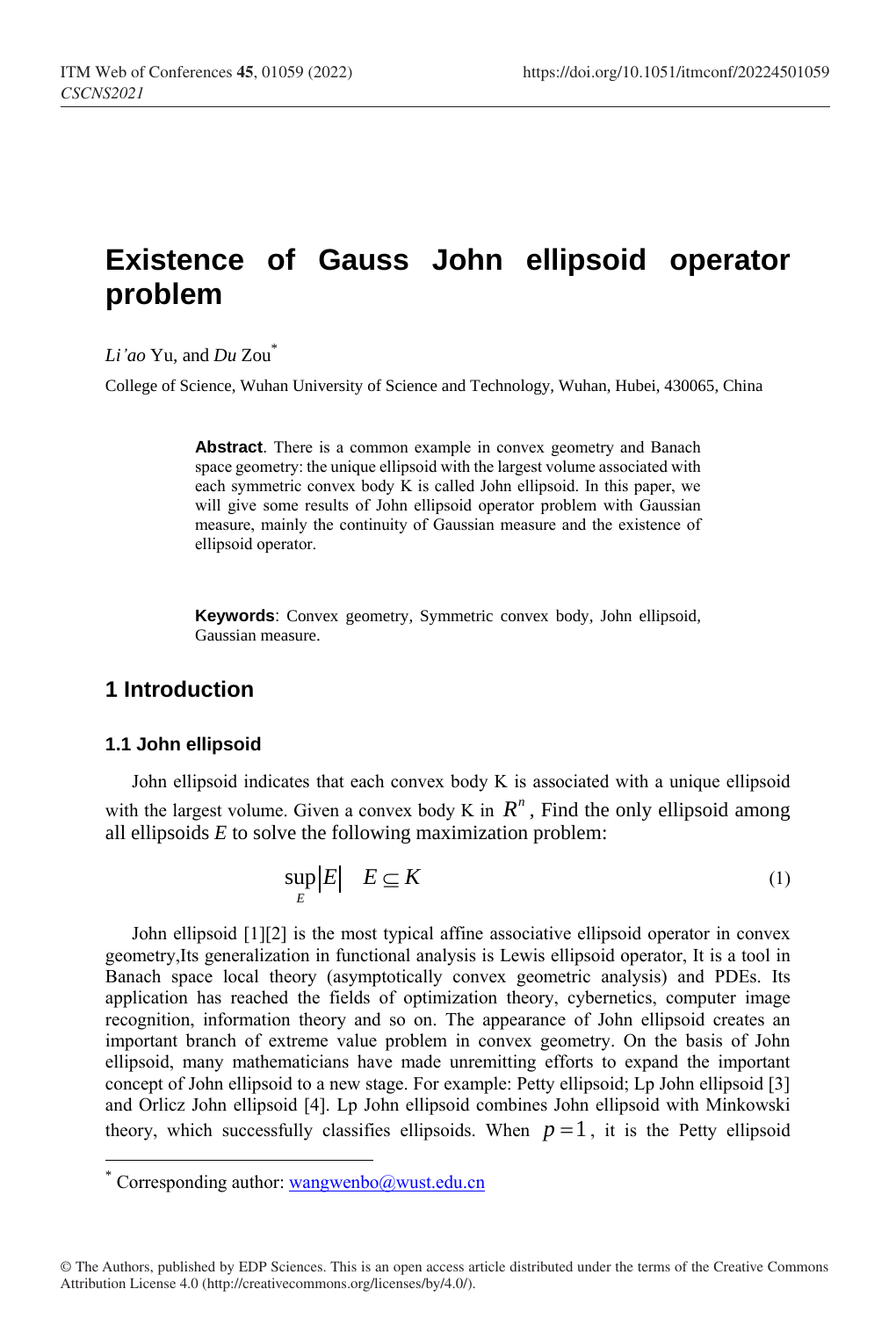mentioned above; When  $p = 2$ , the result studied by LYZ is called LYZ ellipsoid; When  $p = \infty$ , it is the classical John ellipsoid.

#### **1.2 Introduction to Gauss volume**

Definition of standard Gaussian volume

$$
\gamma_n(E) = c_n \int_E e^{-\|x\|/2} dx \tag{2}
$$

Where E represents the measurable set on  $R^n$ ,  $||x||$  represents Euclidean norm on ndimensional Euclidean space, *dx* represents the volume measure, and

$$
c_n = \left(2\pi\right)^{-n/2} \tag{3}
$$

For  $n \in N$  and  $r \in R$ , we can define

$$
\gamma_n (sE)^{1/n} \ge s\gamma_n (E)^{1/n} \n\equiv 0 \le s \le 1
$$
\n<sup>(4)</sup>

$$
\gamma_n (sE)^{1/n} \le s\gamma_n (E)^{1/n} \ncong s \ge 1 \tag{5}
$$

The equality holds if and only if  $s = 1$  or  $\gamma_n(E) = 0$ 

The equality holds if and only if 
$$
s = 1
$$
 or  $\gamma_n(E) = 0$   
\nIf C is a Borel star set, it can be obtained from polar coordinates  
\n
$$
\gamma_n(E) = c_n \int_E e^{-\|x\|/2} dx = c_n \int_{S^{n-1}} \int_0^{\rho_C(u)} e^{-r^2/2} r^{n-1} dr du = c_n \int_{S^{n-1}} \phi_n(\rho_C(u))^n du \quad (6)
$$

Where  $\rho_c(u)$  represents the radial function, and the expression is as follows:

$$
\rho_C(u) = \sup \{ c \in R : cu \in C \}
$$
\n<sup>(7)</sup>

The specific definition of  $\phi_n$  is as follows:

$$
\phi_n\left(a\right) = \left(\int_0^a e^{-t^2/2} t^{n-1} dt\right)^{1/n} \tag{8}
$$

In recent years, convex geometry is in the process of rapid development, and the theory has gradually integrated and connected with other mathematical branches. As we all know, normal distribution is in the "center" of many probability distributions. Normal distribution is also called Gauss measure or Gauss volume in geometry. Gauss volume, as a geometric functional on convex body class, is associated with Boroczky-Lutwak-Yang-Zhang conjecture proposed in 2012. More importantly, combined with Minkowski theory, Brunn Minkowski inequality under Gaussian measure is obtained [5] [6] [7], Because of the significance of Brunn Minkowski inequality in convex geometry, more and more classical works [8] and excellent results [9] [10] [11] have been published in the past few years. The Brunn Minkowski inequality has also been extended, and various forms of Brunn Minkowski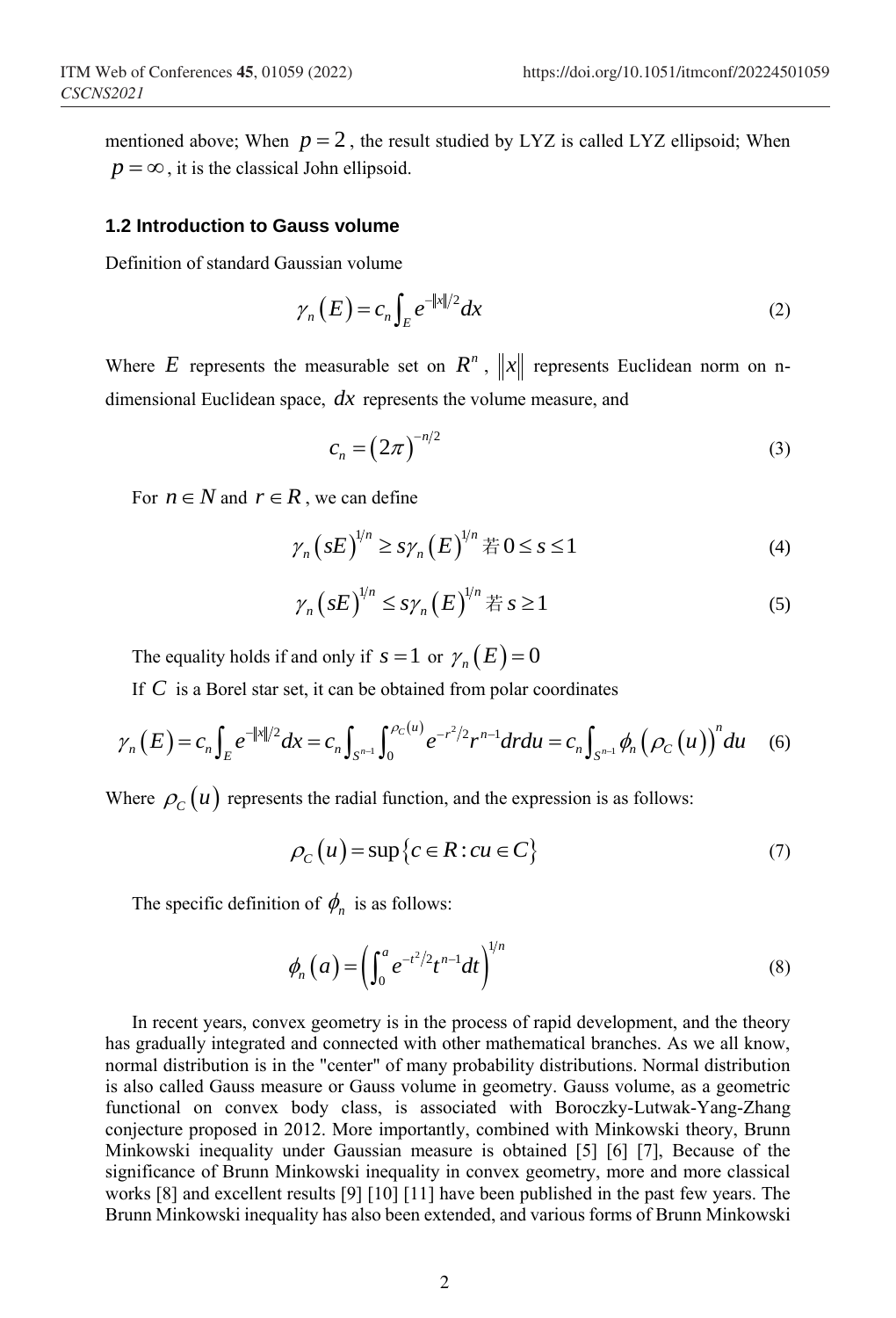inequality have appeared. Brunn Minkowski inequality under Gaussian measure is one of the typical representatives.

For each symmetric convex set K and L in  $R^n$ , and for arbitrary  $\lambda \in (0,1)$  The following inequality holds:

holds:  
\n
$$
\gamma_n (\lambda K + (1 - \lambda) L)^{1/n} \ge \lambda \gamma_n (K)^{1/n} + (1 - \lambda) \gamma_n (L)^{1/n}
$$
\n(9)

The conditions for the establishment of the equality is  $K = L$ 

Another important inequality under Gaussian measure is ehrhard's inequality [12],It

shows each Borel measurable set *A* and *B*, and for arbitrary 
$$
\lambda \in (0,1)
$$
  
\n
$$
\Phi^{-1}(\gamma_n(\lambda A + (1-\lambda)B)) \ge \lambda \Phi^{-1}(\gamma_n(A)) + (1-\lambda) \Phi^{-1}(\gamma_n(B)) \qquad (10)
$$

Where  $\Phi^{-1}$  represents the inverse of the Gaussian distribution function, The Gaussian distribution function is expressed as follows:

$$
\Phi(x) = \gamma_1 \left( \left( -\infty, x \right) \right) = \frac{1}{\sqrt{2\pi}} \int_{-\infty}^x e^{-t^2/2} dt \tag{11}
$$

The emergence of ehrhard's inequality obtains many subtle probability and geometric properties of Gaussian distribution. On this basis, Gardner and zvavitch study the Gaussian inequality in dual Brunn Minkowski theory [13] in detail, and give the specific dual Gaussian Brunn Minkowski inequality.

Through the introduction of John ellipsoid and Gauss measure, we will have such an idea: whether there is also a unique associated ellipsoid operator under Gaussian measure. Next, we will give some important tools in the existence of Gauss John ellipsoid operator problem

**Theorem 1** (Blaschke selection theorem). Every bounded sequence in metric space  $(K^n, \delta_H)$  has a convergent subsequence.

**Proof:** Let  $\left\{ C_{j}\right\} _{i}\subset K^{n}$  $C_j$ ,  $\left\{\right\}$   $\subset$   $K^n$  be a bounded sequence. Therefore, there is a *n* dimensional cube with side length *d* , which contains all the members in the sequence. Do the following for  $E$ : In step  $i$ , Decompose cube  $E$  into congruent closed "small" cubes with internal disjoint, The sides of these small cubes are  $d/2^i$ . Write the class composed of these "small" cubes as  $B_i$ .

For each *i*, For each compact convex set C contained in B. From  $B_i$ , we can select the members as the minimal cover of  $C$ , Where "covering" means that their union contains  $C$ ; And "minimality" means that these members all intersect with  $C$ , removing these members and none of the remaining members of  $B$  intersect  $C$ .

For sequence  $\{C_j\}_j$ , We can find a subsequence  $\{C_{1,j}\}_j$ , making all members have consistent minimal coverage with respect to  $B_1$ . Among them, the writing order  $C_{1,1}, C_{1,2}, \ldots$  is consistent with the relative order of these members in the  $\{C_j\}_j$ . For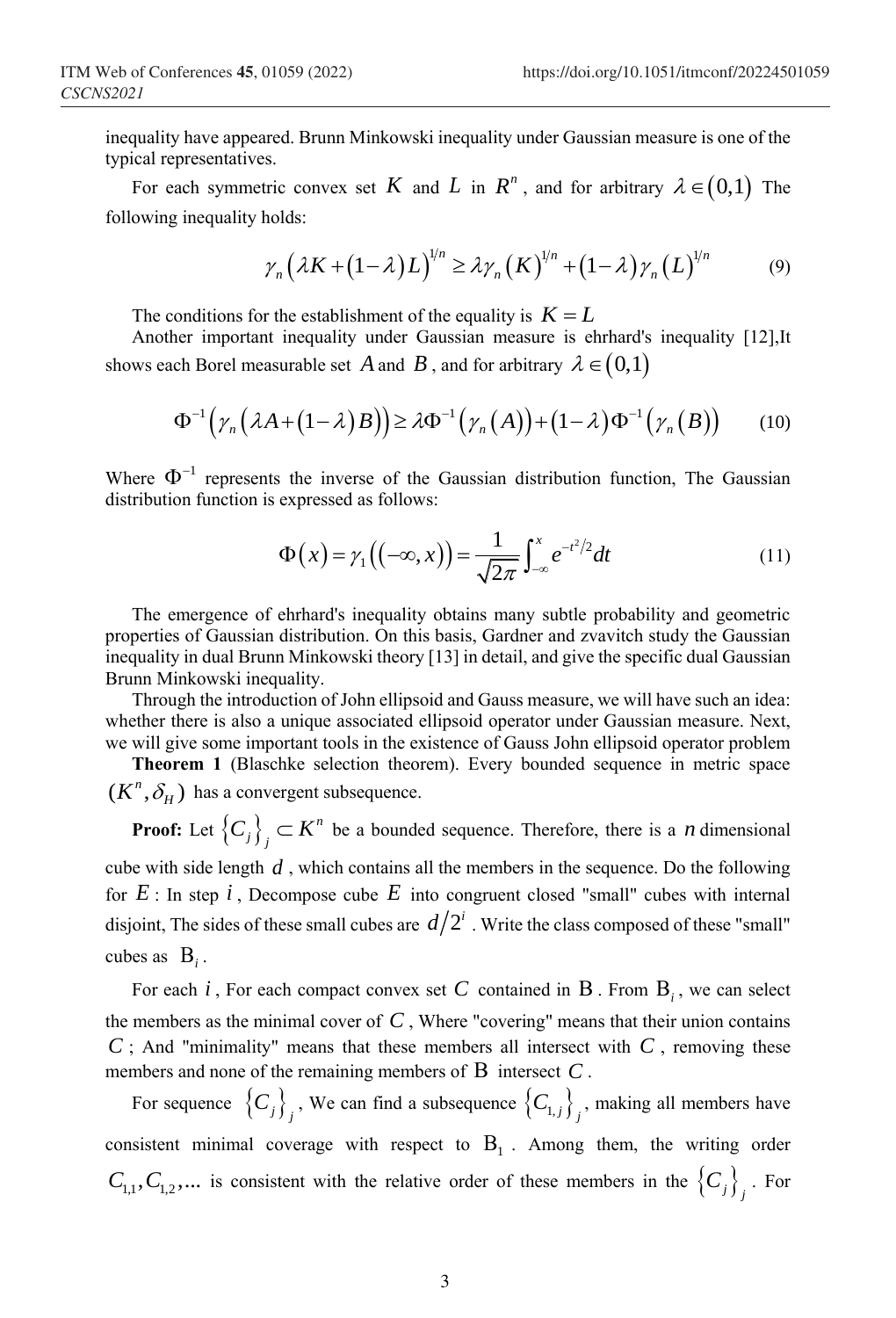sequence  $\{C_{1,j}\}_j$ , We can find a subsequence  $\{C_{2,j}\}_j$ , making all members have consistent minimal coverage with respect to  $B_2$ . Among them, the writing order  $C_{2,1}, C_{2,2},...$  is consistent with the relative order of these members in the  $\left\{C_{1,j}\right\}_{j}$ . Step by step in this way. For each  $i$ , we find a subsequence  $\{C_{i,j}\}_j$  from the sequence  $\{C_{i-1,j}\}_j$ found in the previous step, making all members have consistent minimal coverage with respect to  $B_i$ , and the writing order  $C_{i,1}, C_{i,2}, \ldots$  is consistent with the relative order of these members in  $\left\{C_{i-1,j}\right\}_{j}$ . From these sequences obtained step by step,

|                            |     | $C_{1,1}$ , $C_{1,2}$ , $C_{1,j}$ ,        |                        |
|----------------------------|-----|--------------------------------------------|------------------------|
|                            |     | $C_{2,1}$ , $C_{2,2}$ , $C_{2,j}$ ,        |                        |
| $\mathcal{L}(\mathcal{L})$ | 主题是 |                                            |                        |
|                            |     | $C_{j,1}, C_{j,2}, \cdots C_{j,j}, \cdots$ |                        |
|                            |     |                                            | $\ddot{\phantom{1}}$ . |

We select members to form a new sequence. In particular, this sequence is  $\{C_{i,i}\}_{i}$ .

We proved that  $\{C_{i,i}\}_i$  is the Cauthy sequence. To this end, the following facts are noted: for each  $i, j, k$ ,

$$
\delta_H\left(C_{i,j}, C_{i,k}\right) \le \frac{\sqrt{n}}{2^i} d \tag{12}
$$

When  $j \geq i$ , for each  $k, l$ 

$$
\delta_H\left(C_{i,k}, C_{j,l}\right) \le \frac{\sqrt{n}}{2^i} d \tag{13}
$$

So, when  $j \geq i$ 

$$
\delta_H\left(C_{i,i}, C_{j,j}\right) \le \frac{\sqrt{n}}{2^i} d\tag{14}
$$

**Theorem 2** The convergence  $\lim_{i \to \infty} \delta_H(K_i, K) = 0$  is equivalent to the following conditions taken together

(1) each point in K is the limit of a sequence  $(x_i)_{i \in N}$  with  $x_i \in K_i$  for  $i \in N$ 

(2) the limit of any convergent sequence  $\left(x_{i_j}\right)_{j \in N}$  with  $x_{i_j} \in K_{i_j}$  for  $j \in N$  belongs to K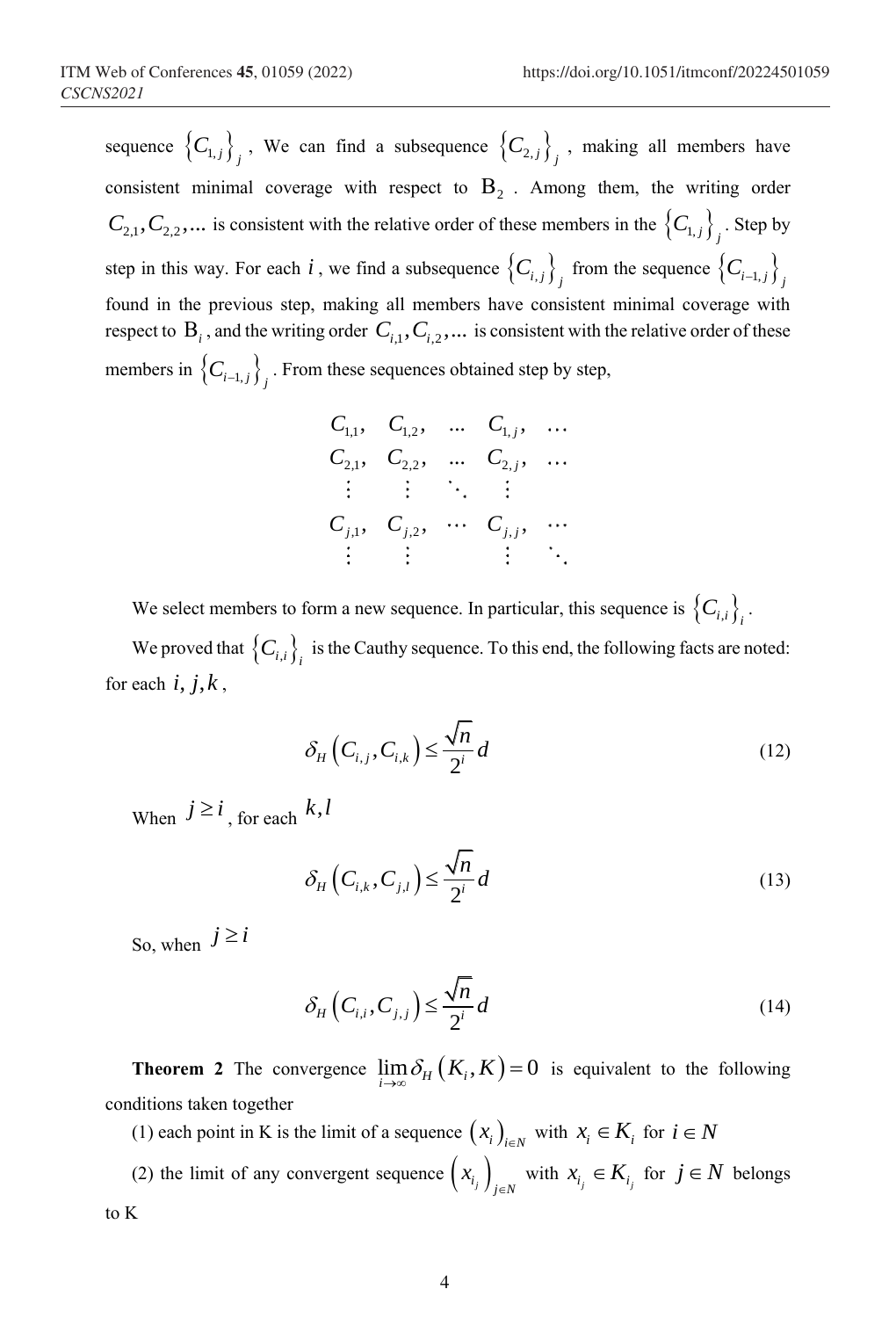### **2 Proof of continuity of Gauss volume**

Here, I solve the Gauss volume continuity from this point of view by combining the convergence property of Hausdorff metric with the explicit function.

**Theorem 3** (continuity of Gauss volume) if  $\lim_{i \to \infty} \delta_H(K_i, K) = 0$ , The corresponding indicative function converges. Thus, the Gauss volume is continuous.

**Proof:** Firstly, the explicit function of convex sequence  $K_i$  is given

$$
I_{K_i} = \begin{cases} 1 & x \in K_i \\ 0 & x \notin K_i \end{cases} \tag{15}
$$

Then the explicit function of convex body  $K$  is given

$$
I_K = \begin{cases} 1 & x \in K \\ 0 & x \notin K \end{cases} \tag{16}
$$

Then according to the definition of Hausdorff metric of convex sequence convergence, it can be obtained, when  $i \rightarrow \infty$ ,

$$
K \subset K_i + \varepsilon B^n
$$
  
\n
$$
K_i \subset K + \varepsilon B^n
$$
\n(17)

The convergence equivalence conditions of convex body sequences mentioned earlier and the above inclusion relations, it can be concluded that when  $i \rightarrow \infty$  , for  $\forall \varepsilon > 0, \exists N(\varepsilon, x) \text{ for } n > N(\varepsilon, x),$ 

$$
\left|I_{K_i} - I_K\right| < \varepsilon \tag{18}
$$

We can get that explicit functions sequence converges.

$$
\text{Due to } \left| I_{K_i} \right| \le 1 \tag{19}
$$

Combining the above two conclusions, it can be obtained from Lebesgue's control convergence theorem

$$
\lim_{i \to \infty} \gamma_n(K_i) = \lim_{i \to \infty} c_n \int_{K_i} e^{-\|x\|/2} I_{K_i} dx
$$
  
\n
$$
= c_n \int_{K_i} e^{-\|x\|/2} \lim_{i \to \infty} I_{K_i} dx
$$
  
\n
$$
= \gamma_n \left( \lim_{i \to \infty} K_i \right) = c_n \int_{K_i} e^{-\|x\|/2} I_K dx
$$
  
\n
$$
= \gamma_n(K)
$$
\n(20)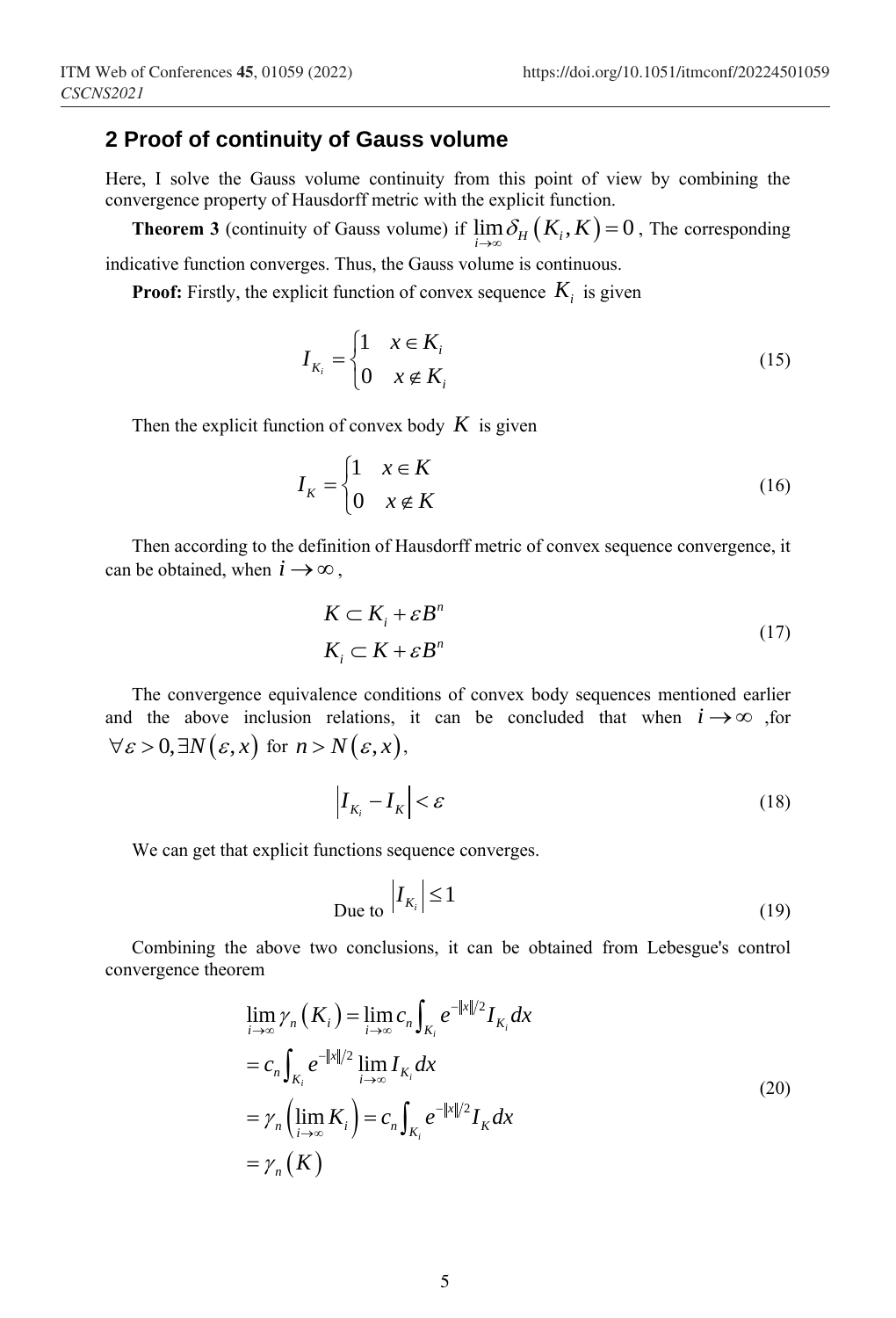## **3 Proof of the existence of Gauss John ellipsoid**

We know that in the process of proving the existence of John ellipsoid, a very classical method is to construct a maximized sequence, and obtain the existence of John ellipsoid according to the properties of maximized sequence and the continuity and monotonicity of volume functional Therefore, this also gives us the enlightenment to solve the existence problem of Gauss John ellipsoid, which is proved as follows

**Theorem 4** (existence of Gauss John ellipsoid) In the convex body K with symmetrical origin, there is an ellipsoid with the largest Gauss volume.

**Proof:** The problem is equivalent to a convex body K in  $R^n$ , finding an ellipsoid in ellipsoid sequence  $\{E_n\}$  to solve the following maximization problem ( $\{E_n\}$ ) is the ellipsoidal sequence in K)

$$
\gamma_n(E_0) = \sup_{E_n} \gamma_n(E_n) \quad E_n \subseteq K \tag{21}
$$

Due to  $\gamma_n(E) = c_n \int_E e^{-\|x\|/2} dx < V(K) < +\infty$ , it can be concluded that the maximum value  $\sup \gamma_n(E_n)$  $E_n$ <sup>*n*</sup>  $\left\{ \frac{L_n}{E_n} \right\}$  $\gamma_n(E_n)$  exists. Then the maximization sequence  $\{E_n\}_n$  is constructed, making

$$
\gamma_n(E_n) \le \gamma_n(E_{n+1}) \tag{22}
$$

According to the monotone boundedness theorem

$$
\lim_{n\to\infty}\gamma_n(E_n)=\sup_{E_n}\gamma_n(E_n)
$$
\n(23)

Then by the Blaschke selection theorem given before, a convergent subsequence  $\left\{E_{n_j}\right\}_{j}$ can be found, so we can get

$$
\lim_{j \to \infty} \gamma_n \left( E_{n_j} \right) = \lim_{n \to \infty} \gamma_n \left( E_n \right) = \sup_{E_n} \gamma_n \left( E_n \right) \tag{24}
$$

From the convergence of subsequences  $\left\{E_{n_j}\right\}_j$ , the Gauss volume continuity can be obtained according to Theorem 3, that is

$$
\lim_{j \to \infty} \gamma_n \left( E_{n_j} \right) = \gamma_n \left( E_0 \right) \tag{25}
$$

Because of the compactness of convex body K, we finally get

$$
E_0 \subset K \tag{26}
$$

That is, there is an ellipsoid  $E_0$  in the convex body K so that